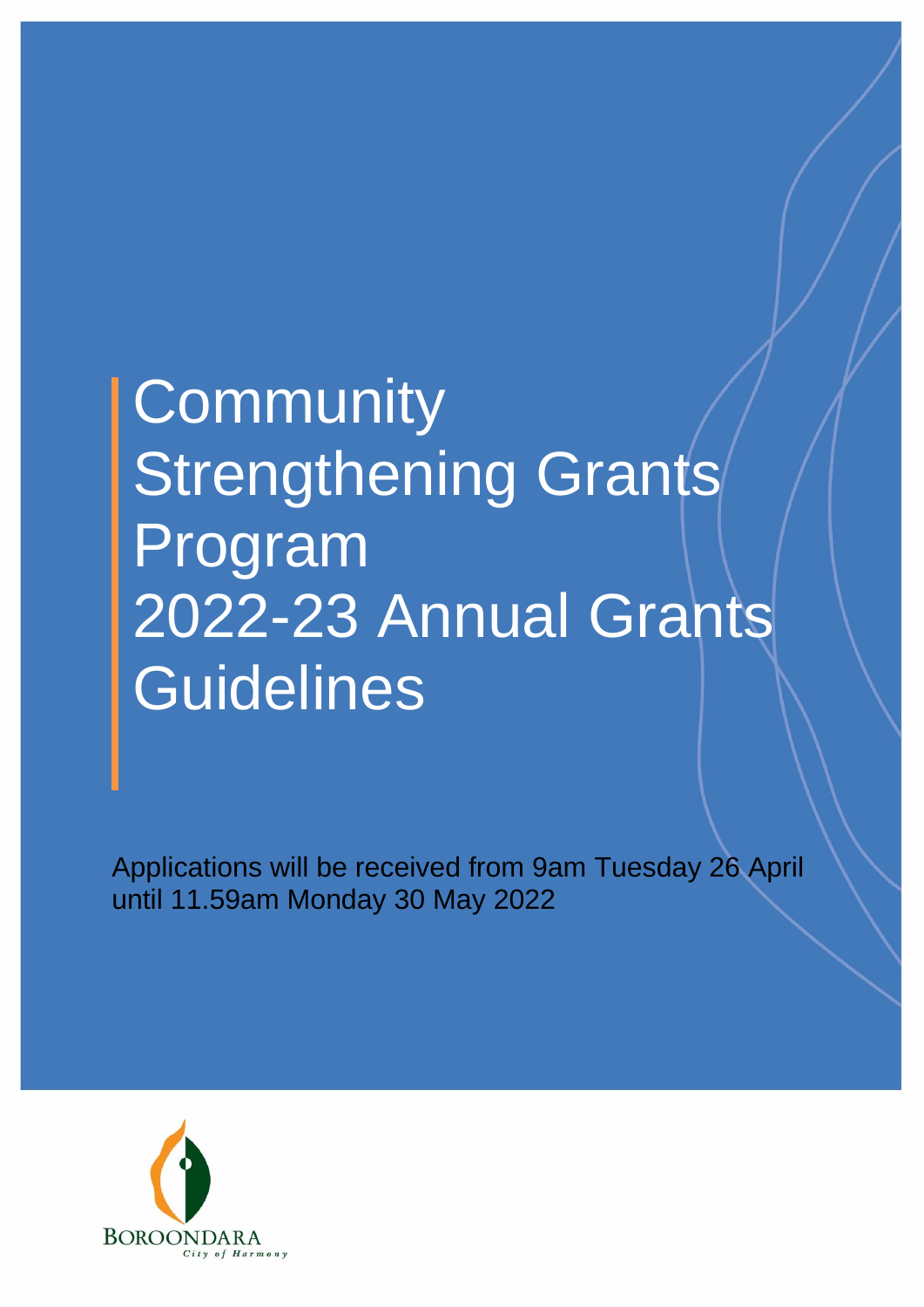

#### **English not your language?**

For information about these grants in other languages, please see below.

English This is important information regarding the City of Boroondara's 2022-23 Annual Community Strengthening Grants Program. If you would like assistance making a grant application please phone **9278 4002** and tell the operator which language you speak. All applications need to be completed in English and applications close at 11.59pm Monday 30 May 2022.

#### Greek **Ετήσιες Επιχορηγήσεις**

Αυτές είναι σημαντικές πληροφορίες σχετικά με το Ετήσιο Πρόγραμμα Επιχορηγήσεων Κοινοτικής Ενδυνάμωσης για το 2022-23 του Δήμου Boroondara. Αν θέλετε βοήθεια για να υποβάλετε αίτηση για επιχορήγηση, τηλεφωνήστε στο **9278 4002** και ενημερώστε τον υπάλληλο για τη γλώσσα που μιλάτε. Όλες οι αιτήσεις πρέπει να συμπληρωθούν στα αγγλικά και οι αιτήσεις λήγουν στις 23:59 τη Δευτέρα 30 Μαΐου 2022.

#### Italian **Sovvenzioni annuali**

Queste sono informazioni importanti riguardo al Programma di sovvenzioni annuali per il rafforzamento della comunità (*Annual Community Strengthening Grants Program*) del Comune di Boroondara per il 2022-23. Se desideri ricevere assistenza per preparare la domanda di sovvenzione, telefona al numero **9278 4002** e comunica all'operatore che lingua parli. Tutte le domande devono essere compilate in inglese e le domande si chiudono alle 23:59 lunedì 30 maggio 2022.

#### Vietnamese **Khoản tài trợ hàng năm** Đây là thông tin quan trong liên quan đến Chương Trình Tài Trợ Củng Cố Công Đồng Hàng Niên 2022-23 của Thành Phố Boroondara. Nếu như quý vị muốn được hỗ trợ về việc nộp đơn xin tài trợ, xin vui lòng gọi đến số **9278 4002** và hãy nói cho tổng đài biết ngôn ngữ mà quý vị nói. Tất cả các đơn đăng ký cần phải được hoàn thành bằng tiếng Anh và đơn đăng ký sẽ đóng vào lúc 11.59 tối Thứ Hai, ngày 30 tháng 5 năm 2022.

#### **Simplified** 年度拨款

Chinese

这**是有关 Boroondara 2022-2023 年度改善社区**资助金项目的重要信息。如果申请 资助时您需要帮助,请致电 9278 4002 并告诉接线员您使用的语言。所有申请都 需要用英语完成,申请截止时间为 2022 年 5 月 30 日星期一晚上 11:59。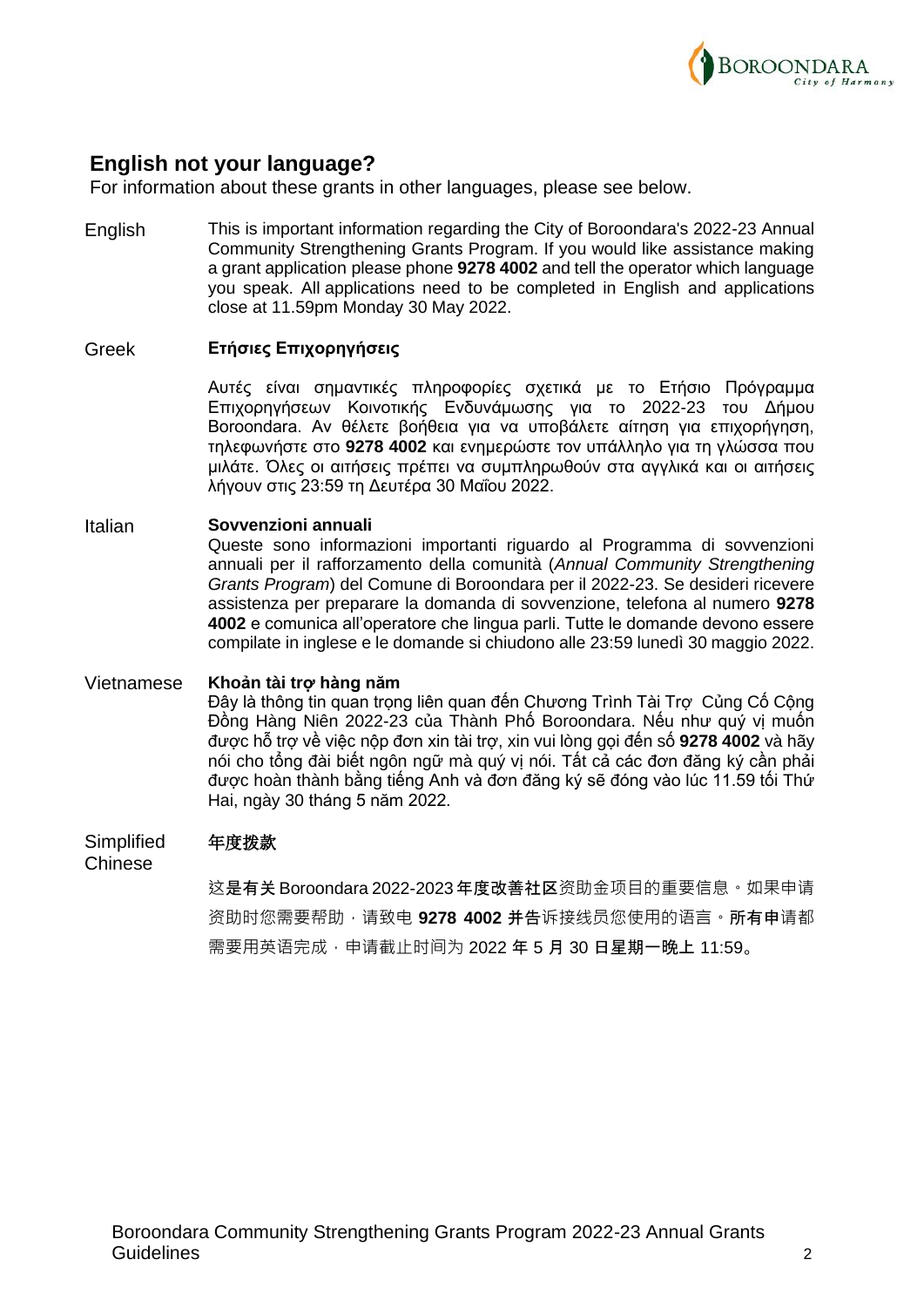

## Table of contents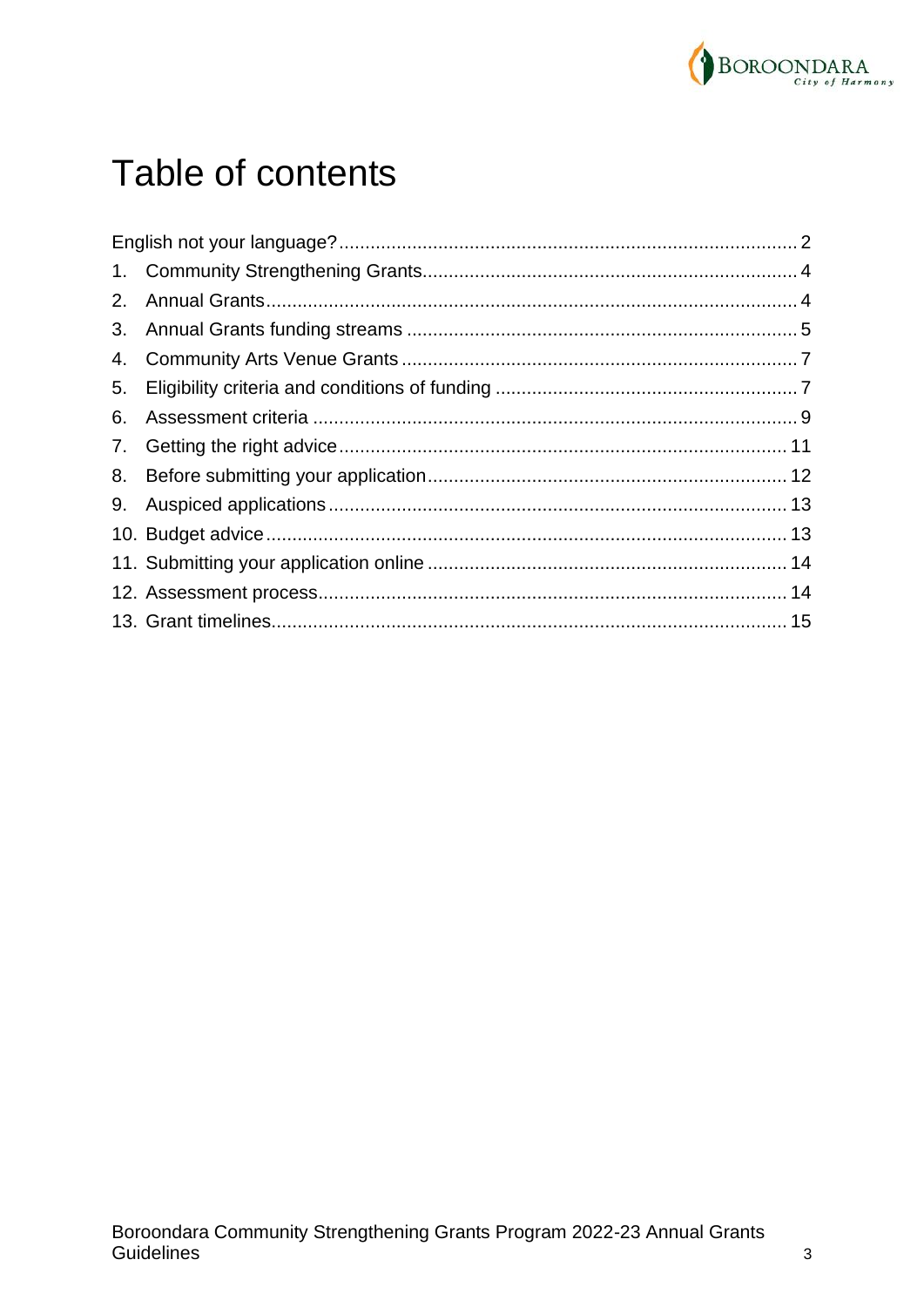

#### **1. Community Strengthening Grants**

The Boroondara Community Plan 2021-2031 (BCP) is Council's key strategic document and it describes the community's 10-year vision and priorities. It guides Council's decision making, and directly informs the budget processes and Council strategies, plans, policies and actions.

The activities and projects funded through Council's Community Strengthening Grants program reflect this focus.

You can view the BCP on the Boroondara website at the following web links: [www.boroondara.vic.gov.au/BCP](http://www.boroondara.vic.gov.au/BCP)

#### **The objectives of the Community Strengthening Grants are to:**

- increase participation of residents in their community
- increase inclusion and representation of under-represented groups and issues
- develop innovative approaches to local issues
- assist groups and volunteers to develop skills and build capacity
- encourage the sustainability and better governance of community organisations
- encourage partnerships between local organisations and the development of local community networks.

#### **2. Annual Grants**

Annual Grants provide limited but important financial support for new, one-off projects and equipment costs associated with delivering projects and activities that strengthen Boroondara's community.

Up to \$10,000 is available per project or activity, with a maximum of \$2,000 available for equipment purchases, within a project or as a standalone grant. Applicants can submit more than one application within and across all funding streams (see section 3), but the combined total of all grant applications must be no more than \$10,000. This total also includes applications to the Small Grants (Biannual).

Annual Grants funding is for new projects and activities, however, requests for funding for a second year of a project or activity may be considered. To meet the criteria for second-year funding, you will need to demonstrate how the second year builds on the initial project and the need and justification for additional funding.

The total funding available each year is subject to variation, depending on Council's annual budget allocation and the contribution of the Rotary Club of Balwyn. The grants are the result of a unique partnership between the Rotary Club of Balwyn and the City of Boroondara, made possible by the Rotary Sunday Camberwell Market and the community of Boroondara. In accordance with the Camberwell Market lease condition, 30% of net annual income from the market is distributed through the Annual Community Strengthening Grants.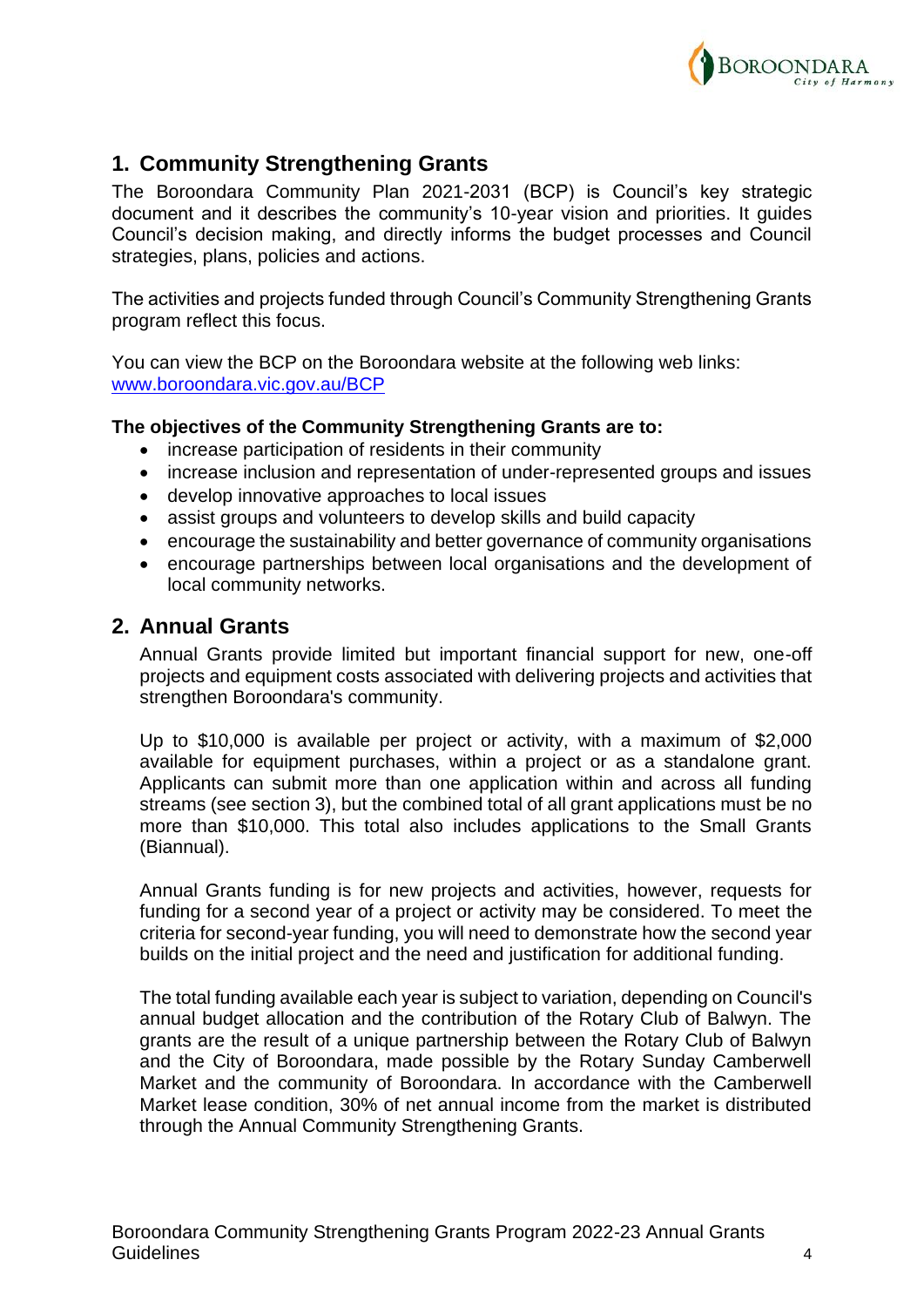

#### **3. Annual Grants funding streams**

In 2022, funding will be distributed through the following six streams:

- Active Community
- Creative Community
- Sustainable Community
- Healthy Community
- Life-long Community
- Vibrant Retail Precincts.

In your online application, you'll be asked to choose the stream your project/activity best fits into. In your application, there will be questions based on the objectives of that stream.

#### **3.1. Active Community - Sports and Recreation**

This stream is available develop recreation, sport and physical activity opportunities to meet the needs of the community (now and in the future) and enhance the functionality of public recreation spaces for a wider range of uses.

#### **Active Community stream objectives:**

- provide new and innovative opportunities for local sport, physical activity and social connection
- enhance participation in both structured (e.g. team sports) and non-structured (e.g. walking and cycling) sport and recreation opportunities for a diversity of residents
- encourage clubs to be self-sustainable (e.g. specialist coaching clinics, sustainable sport club ideas, club governance or admin skills).

#### **3.2. Life-long Community - opportunities for 55+**

This stream is to support opportunities for older people (aged 55+) to develop opportunities that maximise older people's quality of life, social connections and ability to participate and engage in the community through the provision of programs, activities, volunteering and community sharing projects.

#### **Life-long Community stream objectives:**

- enhance older peoples' health and wellbeing and participation in the community
- improve older peoples' access and mobility around the community
- enhance social cohesion, promote strong community networks of mutual support and reduce social isolation.

#### **3.3. Creative Community - Arts and Culture**

This stream is available for diverse arts and cultural programs, festivals, events and activities that articulate and enhance arts, culture and heritage practice across Boroondara.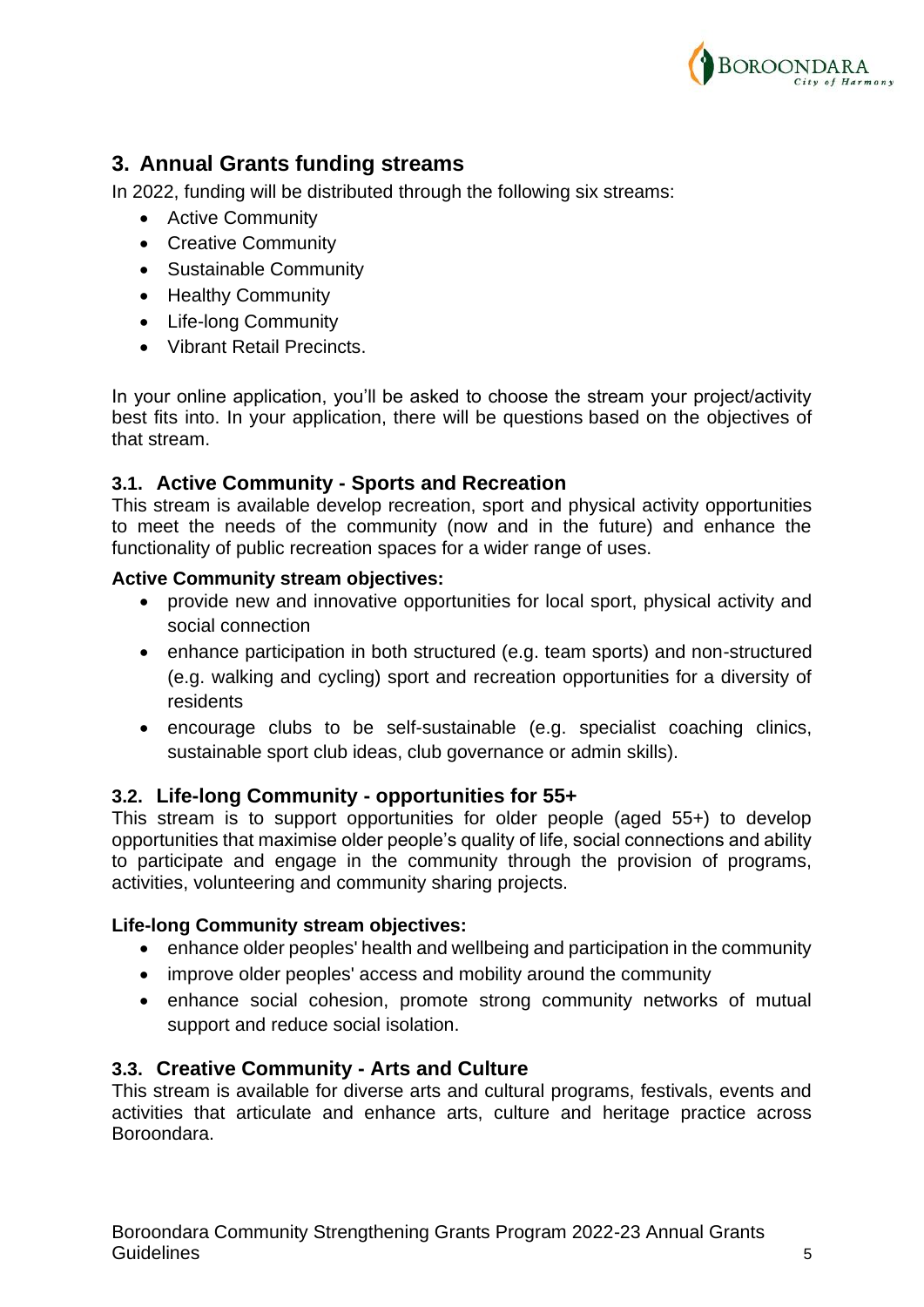

#### **Creative Community stream objectives:**

Support the development and delivery of artistic and cultural activities that:

- promote health, wellbeing, safety and/or a sense of community within Boroondara
- offer life-long learning opportunities for Boroondara's diverse community
- develop community stakeholder relationships (including arts and cultural organisations) which promote a sense of civic-pride
- empower local community members and stakeholders to contribute to cultural experiences and occasions for, and with, the community
- engage the Boroondara community at Boroondara facilities, open spaces or public realm across the municipality
- introduce a new or emerging art form or cultural practice to the Boroondara community.

#### **3.4. Healthy Community - Health, Safety and Wellbeing**

This stream is available for projects and activities that promote safety, good health and wellbeing of individuals, families and community groups, across all ages, abilities and cultural backgrounds.

#### **Healthy Community stream objectives:**

- promote health, wellbeing, community safety, and prevention of forms of violence
- build connected and inclusive communities
- offer learning opportunities for Boroondara's diverse community.

#### **3.5. Sustainable Community - Environmental Sustainability**

This stream is available for projects and programs that build community capacity to live sustainably and ensure our natural environment is healthy and sustainable for future generations through the efficient use of resources, reduction in waste and the protection of our local biodiversity.

#### **Sustainable Community stream objectives:**

- increase community awareness and understanding of environmental sustainability
- showcase our natural environment as healthy and sustainable for future generations
- build community capacity to live sustainably through efficient use of energy and water, resource recovery and/or reuse of materials, and renewable energy generation
- support initiatives and projects that demonstrate diverse environmental sustainability benefits, including:
	- o sustainable resource use (e.g. efficient use of energy and water, resource recovery, and renewable energy generation)
	- o reduction of waste generated and disposed of in landfill
	- o climate change mitigation and adaptation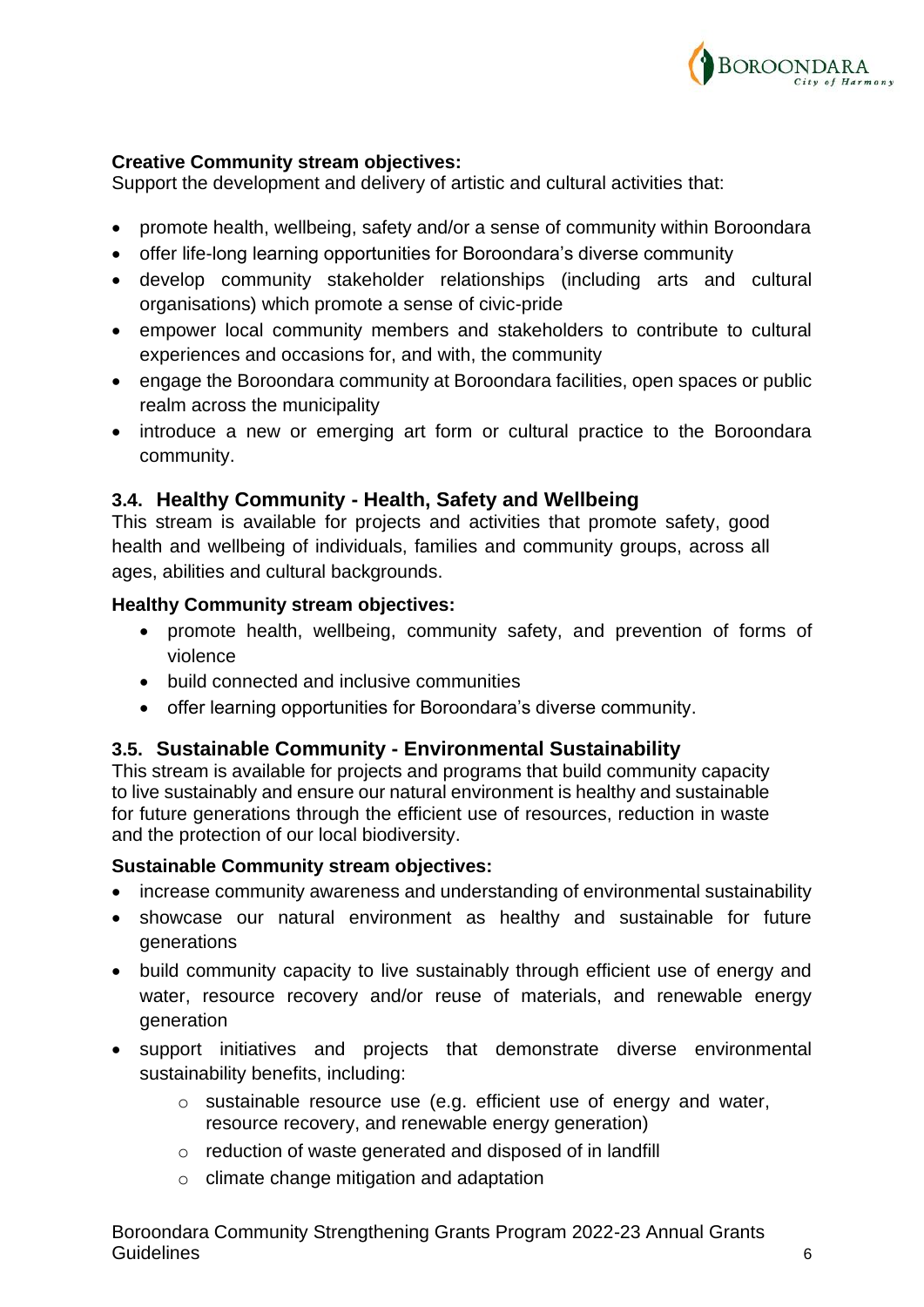

- o biodiversity protection and enhancement
- o healthy waterways
- o sustainable transport (e.g. walking and cycling)
- o local and sustainable food production and distribution.

#### **3.6. Vibrant Retail Precincts**

This stream is available to eligible community organisations to deliver initiatives, projects and activities that increase the vibrancy and functionality of retail precincts, enhance a sense of community and pride, and promote a 'buy local' ethos. Applications under this stream must be developed in consultation with, and supported by, relevant trader association/s (if not led by a trader association).

#### **Vibrant Retail Precincts stream objectives:**

- increase visitation showcasing the retail precinct
- increase spending in local business
- strengthen the connection between people, local community groups and retail precincts
- encourage participation in community life and enhance health and wellbeing
- re-imagine and activate spaces to create memorable and social experiences where people feel a sense of belonging
- showcase the skills and talents of the local community
- promote and expand the local night-time economy.

#### **4. Community Arts Venue Grants**

As part of your project planning, you will need to consider where your group will meet to plan or rehearse your activity (if applicable), and the most appropriate venue for your project or activity to be delivered.

You may be eligible to apply for a Community Arts Venue Grant as part of your Annual Community Strengthening Grant application. This means that you could receive inkind venue hire for Hawthorn Arts Centre or Kew Court House to support you in delivering your project or activity. The spaces available can accommodate activities such as rehearsals, performances, functions, meetings, seminars, exhibitions or workshops.

View the Community Arts Venue Grants Guidelines <https://www.boroondara.vic.gov.au/CAV> for further information.

To discuss your project and your eligibility, phone Bridget Rasmussen, Cultural Development Officer, on (03) 9278 4770.

#### **5. Eligibility criteria and conditions of funding**

To be eligible for an Annual Community Strengthening Grant, your organisation must: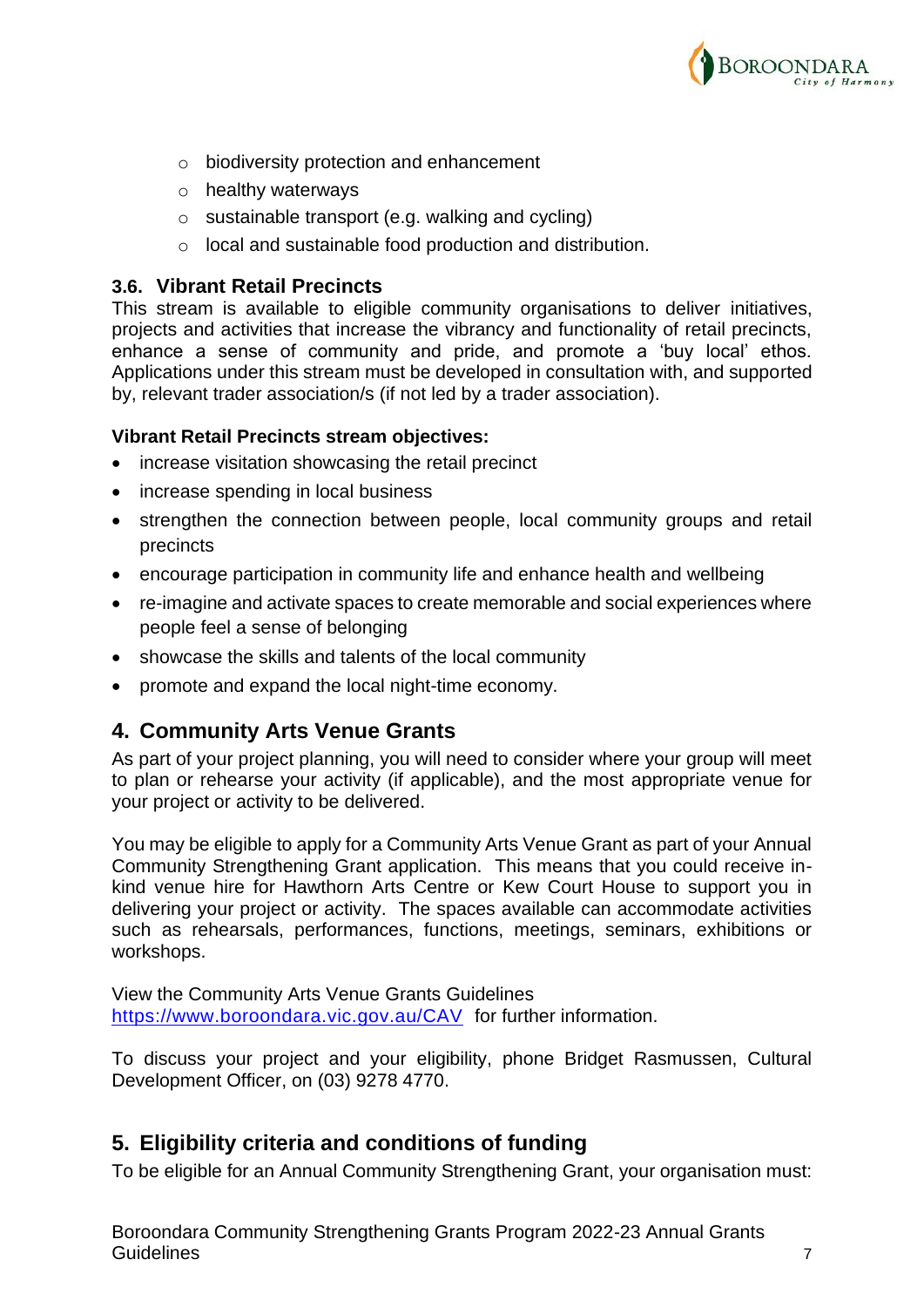

- provide direct benefits to residents of the City of Boroondara (local organisations are prioritised)
- be not-for-profit, as classified by the Australian Tax Office in the Income Tax Assessment Act (1936)
- be a registered legally constituted entity (e.g. a co-operative, incorporated association or company limited by guarantee) or have an auspice (unless requesting less than \$1,000)
- have an Australian Business Number (ABN), or complete a Statement by Supplier form, or hold an exemption from registration
- have a committee of management that accepts responsibility for the administration of the grant
- hold an adequate public liability insurance policy to cover the staff, members and the general public, as appropriate
- not have its own grant giving program or fundraising program that provides money to finance another organisation's community initiatives
- have satisfactorily accounted to Council for the expenditure of any previous Council grants (if relevant)
- comply with all other relevant Australian and Victorian legislation, including: accounting and auditing requirements; equal opportunity and antidiscrimination laws; human rights laws; privacy, confidentiality and freedom of information laws; registration or accreditation of professional employees; and preparation and dissemination of annual reports
- have an adequate risk management plan in place (as required).

#### **5.1. Exclusions**

- individuals and private profit-making organisations
- applications from groups or organisations that have an operating budget over \$1 million annually (organisations acting as an auspice and neighbourhood houses are exempt from this rule)
- professional fees (eg labour, salary, wages) and administration costs (eg phone calls, correspondence, stationery)
- applications from organisations or groups that own or operate poker machines, explicitly promote sports betting, or meet in venues that promote gaming
- funding requests that Council considers are the funding responsibility of other levels of government
- applications from primary or secondary schools (Council encourages partnerships between schools and community organisations, but the community organisation must be the applicant.)
- repeat applications in consecutive years for the same projects, activities and equipment
- applications from registered political parties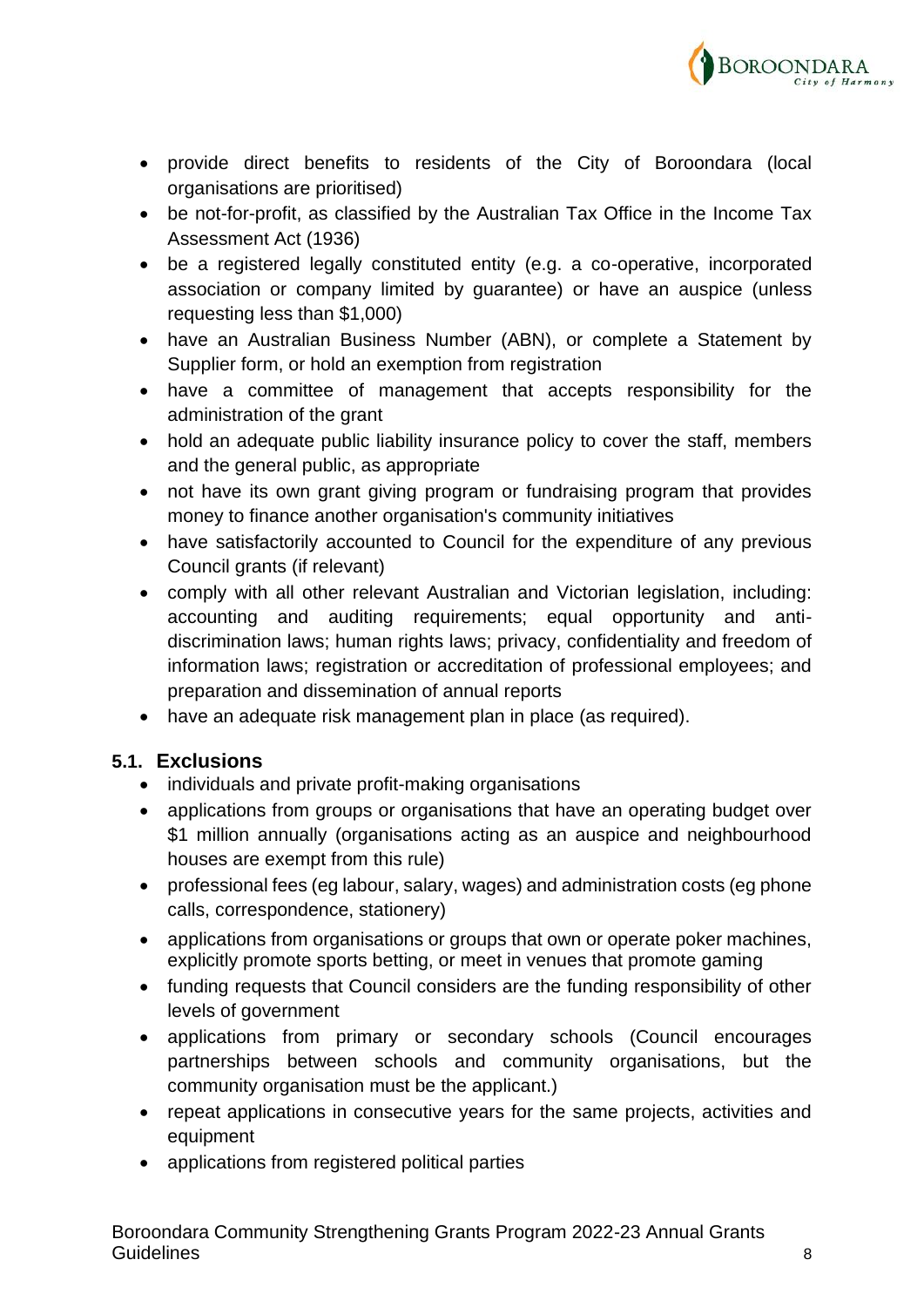

- religious projects or activities run by (or involvement with) religious groups seeking to promote their spiritual beliefs
- projects that seek to lobby the local, state or federal governments about particular laws, policies, practices or decisions of governments
- projects or activities that have already started or have been completed (no retrospective funding)
- funding of competitions, prizes, sponsorships, donations or gifts
- new building works, capital improvements, facility maintenance or fixed assets (e.g. air conditioners, shade sails, cubby houses and sheds)
- projects that have been or are being funded by other parts of Council
- operational expenses such as insurance and rental subsidies
- interstate or overseas travel.

#### **5.2. Conditions of funding**

- Professional fees (e.g. labour, salary, wages) and administration costs (e.g. phone calls, printing, stationery) can only represent 50% of the total grant funding requested from Council.
- The project must be completed within 12 months or by 31 December 2023.
- Successful applicants and organisations auspicing applications will be required to become a signatory to a standard funding agreement that lists all grant conditions and agreed performance outcomes/measures. This must be signed before grant funds are issued.
- Auspice fees are not accepted and must not be included in the budget.
- Acknowledgement of the City of Boroondara and the Rotary Club of Balwyn must be made in any promotional material or publicity features.
- Successful applicants will be required to provide a written evaluation of the activity on completion of the project or activity. All evaluation reports will be required to be completed online via SmartyGrants. A link to the online form will be emailed to applicants.
- Successful applicants will be required to provide an expenditure budget or a financial statement (audited if required) at completion of the funding period.
- Any Council grant funds over \$150 not spent must be returned to Council.
- Council may make funding conditional on other specific conditions being met.
- If the project/activity or timeframe needs to be varied, the applicant must contact Council to discuss.
- Projects including murals and art installations must attach a letter of approval from the land / building owner and letter of support from tenant (if applicable) to the grant application.

#### **6. Assessment criteria**

Annual Community Strengthening Grant applications will be assessed against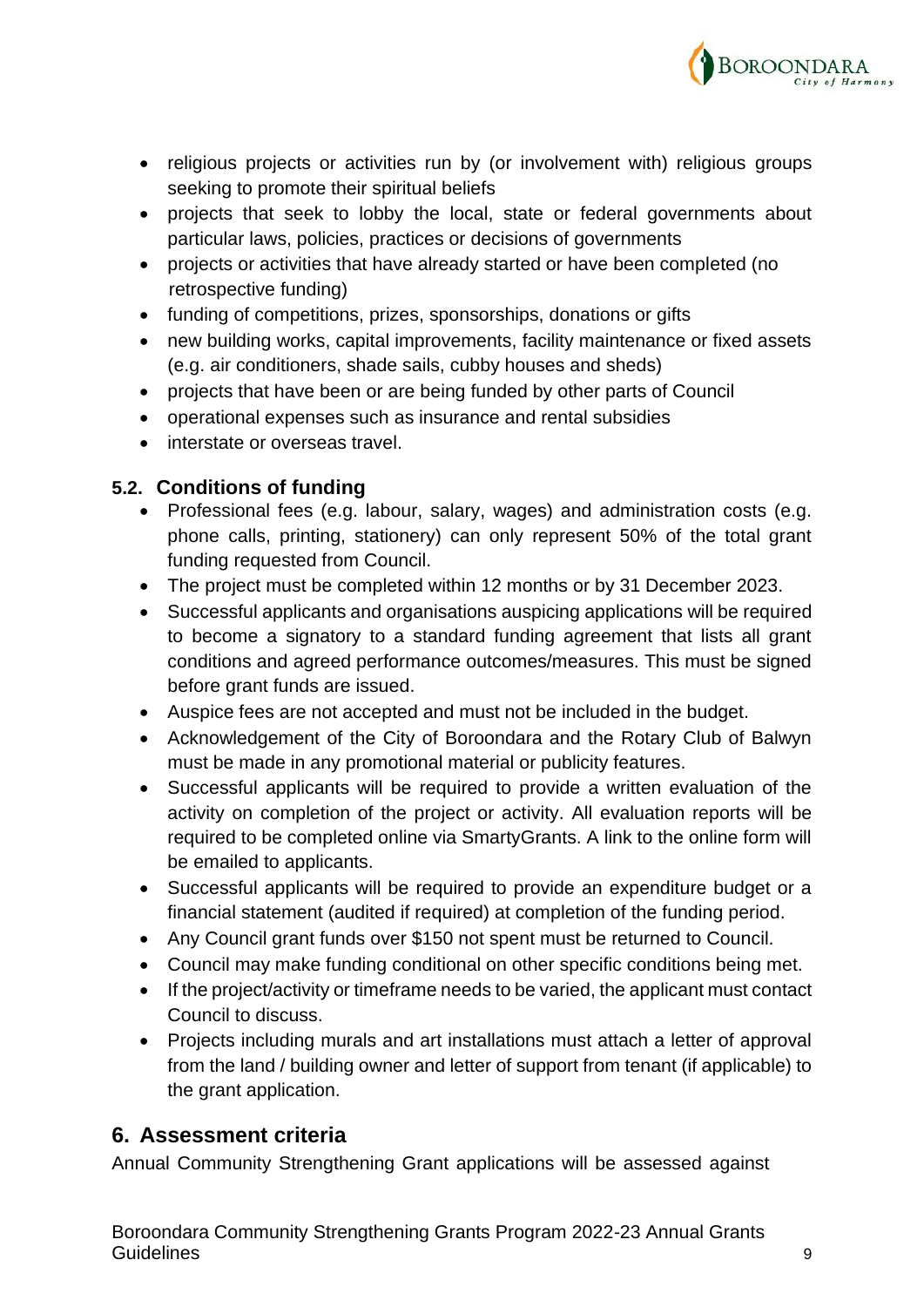

four criteria. The points below are provided to assist in guiding your responses.

The assessment criteria scores applications to a maximum total of 100%.

#### **WHAT are the objectives of your proposed project or activity? (25%)**

- Describe what your project or activity will achieve in reference to the Community Strengthening Grants Program objectives listed on page 4.
- Describe how your project or activity addresses at least two of the relevant grant stream objectives listed in section 3.

#### **WHY is the proposed project or activity needed in Boroondara? (25%)**

- Demonstrate that the activity responds to a community need and provide evidence of demand.
- Demonstrate that your research has identified this need and/or opportunities in the community that you intend to fill.
- Demonstrate community support for your proposal.
- Demonstrate that this activity cannot be funded elsewhere.
- Demonstrate the need for second year funding (if applicable).

#### **WHO will benefit from your project or activity? (25%)**

- Describe who will participate in your project or activity and how the project outcomes will significantly benefit Boroondara residents.
- Describe how the project or activity creates links and develops partnerships with other organisations.

#### **HOW will your organisation deliver the funded project or activity over the funding period? (25%)**

- Provide evidence that your organisation has the expertise and capacity to successfully deliver and evaluate the project or activity.
- Provide evidence of a program plan where appropriate. Ensure the budget accurately reflects the activity that is proposed.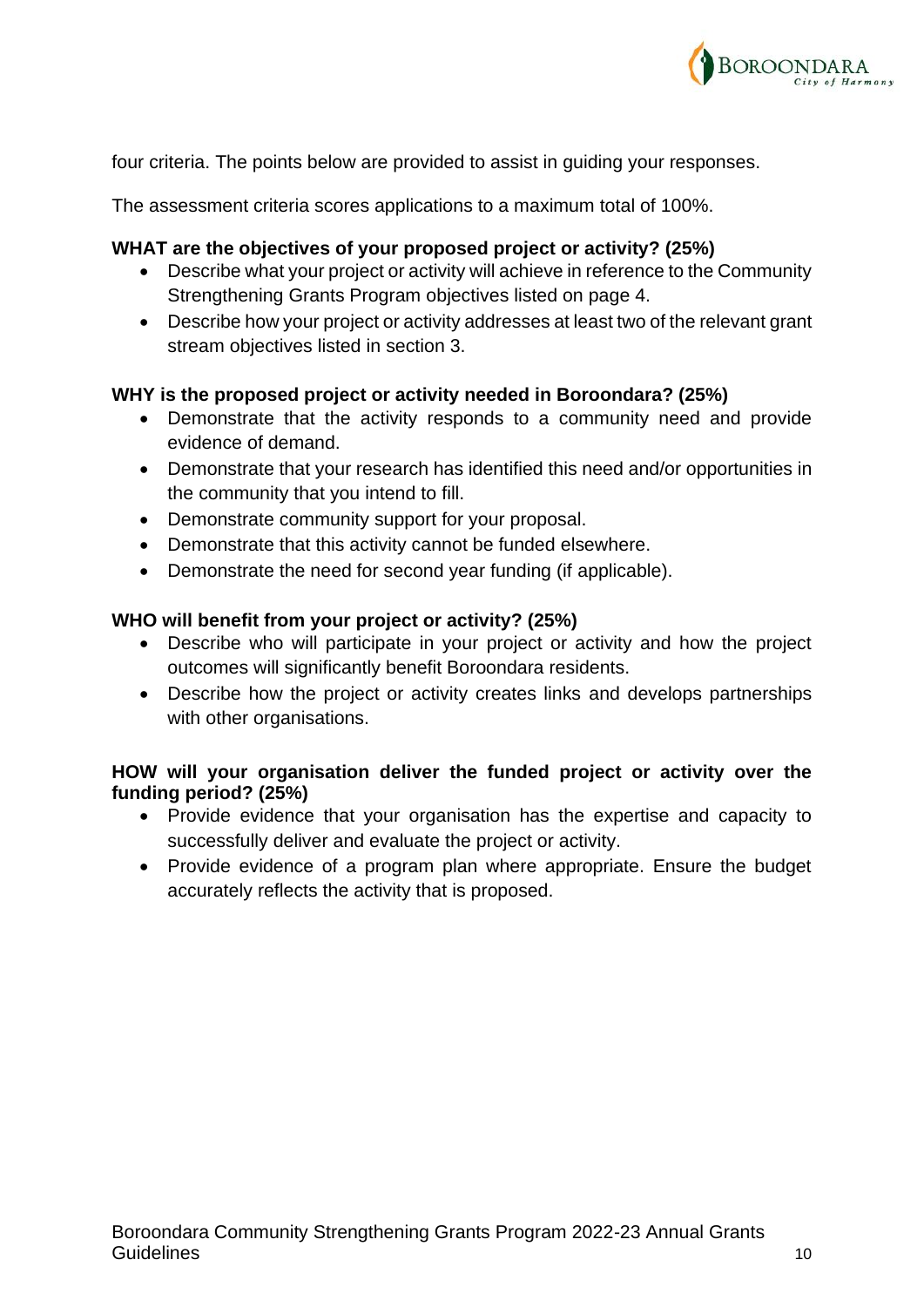

### **7. Getting the right advice**

You must discuss your grant application with a City of Boroondara Council officer prior to making your submission. This will help you to plan your project or activity, identify the appropriate stream and meet the funding and program priorities.

Please discuss your program ideas with the appropriate officer listed below.

| <b>Active Community</b>         |                                     |           |  |  |  |  |
|---------------------------------|-------------------------------------|-----------|--|--|--|--|
| <b>William Bullock</b>          | Recreation                          | 9278 4783 |  |  |  |  |
| Dominique Bebbington            | Sport                               | 9278 4797 |  |  |  |  |
| <b>Life-long Community</b>      |                                     |           |  |  |  |  |
| Maree Guthrie                   | <b>Active Ageing</b>                | 9278 4955 |  |  |  |  |
| <b>Creative Community</b>       |                                     |           |  |  |  |  |
| <b>Bridget Rasmussen</b>        | <b>Arts and Culture</b>             | 9278 4770 |  |  |  |  |
| <b>Healthy Community</b>        |                                     |           |  |  |  |  |
| <b>Suzanne Jervies</b>          | <b>Children and Families</b>        | 9278 4698 |  |  |  |  |
| <b>Benjamin Breslin</b>         | Youth                               | 9278 4608 |  |  |  |  |
| Caddy Purdy                     | Neighbourhood Houses                | 9278 4822 |  |  |  |  |
| Emma Wilkinson                  | Disability, Access and Inclusion    | 9278 4336 |  |  |  |  |
| Elanna Nolan                    | <b>Health and Wellbeing</b>         | 9278 4427 |  |  |  |  |
| Andrea Learbuch                 | <b>Safer Communities</b>            | 9278 4715 |  |  |  |  |
| Emma Wilkinson                  | <b>Cultural Diversity</b>           | 9278 4938 |  |  |  |  |
| Laura Lynch                     | Volunteering                        | 9278 4550 |  |  |  |  |
| <b>Sustainable Community</b>    |                                     |           |  |  |  |  |
| Liz Casper                      | <b>Environmental Sustainability</b> | 9278 4347 |  |  |  |  |
| <b>Vibrant Retail Precincts</b> |                                     |           |  |  |  |  |
| Sonja Tomasovic                 | <b>Local Economies</b>              | 9278 4879 |  |  |  |  |

For general enquiries about the Annual Community Strengthening Grants program, please contact Traci Alchin in the Community Planning and Development Department on 9278 4753 or email [communitygrants@boroondara.vic.gov.au.](mailto:traci.alchin@boroondara.vic.gov.au)

#### **7.1. Information privacy and personal information**

Council treats all personal information provided as part of a grant application in accordance with the Privacy and Data Protection Act 2014 and the Public Records Act 1973. The personal information requested on the 2022-23 Annual Community Strengthening Grants application form is being collected by Council for the purpose of assessing, processing and allocating the 2022-23 Annual Community Strengthening Grants applications. The personal information will be used by Council and the Rotary Club of Balwyn for that primary purpose or directly related purposes. The information may also be used to update Council's customer databases to assist Council in discharging its functions or providing services. The personal information collected will not otherwise be disclosed unless permitted or required by law. If the information is not collected we are unable to process your 2022-23 Annual Community Strengthening Grants application. Requests for access to and/or amendment of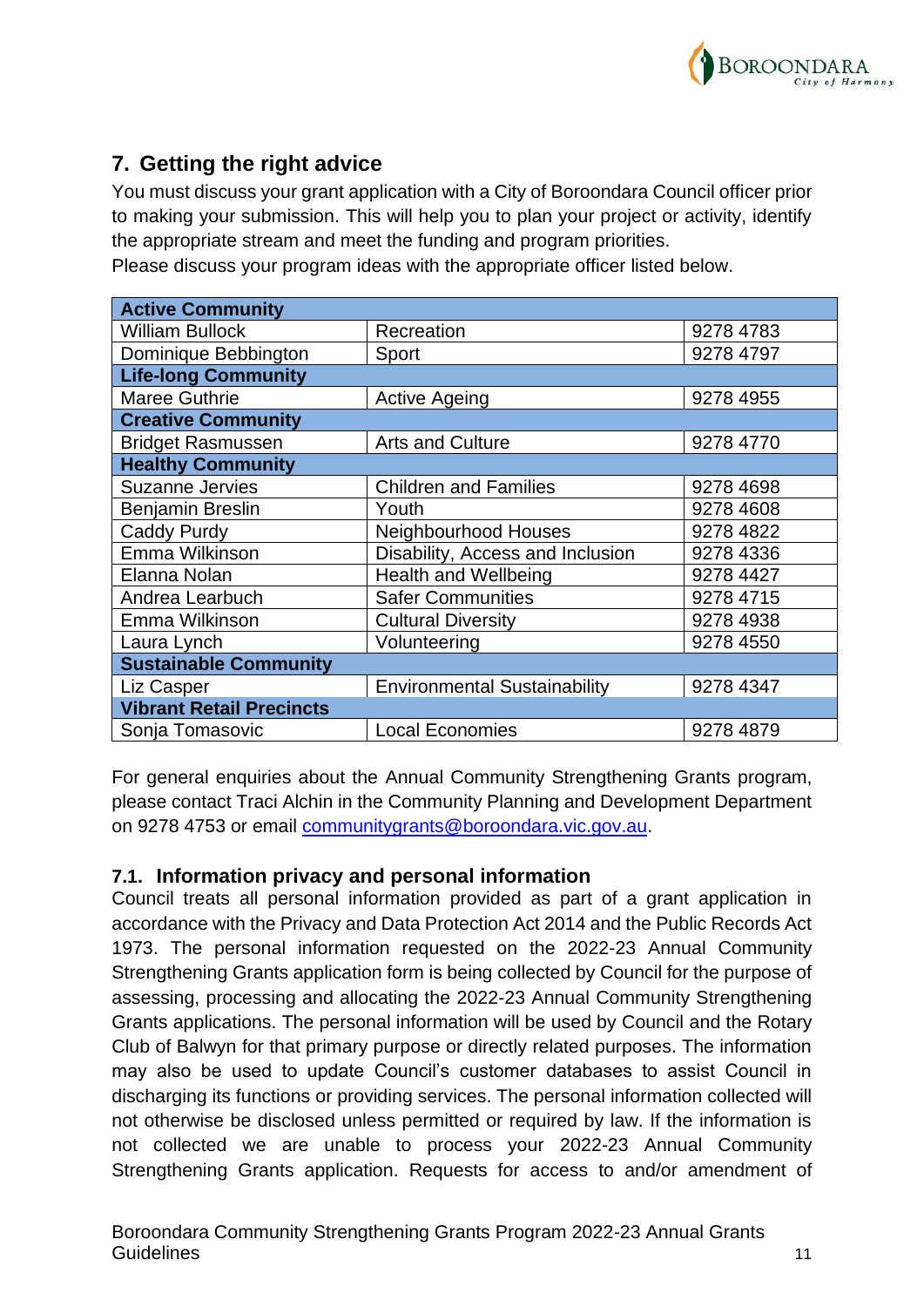

personal information should be made to Council's Privacy Officer.

#### **7.2. Online assistance and Information Sessions**

We have a step-by-step guide on our website that will help you prepare and apply for your grant. You can find the guide here boroondara.vic.gov.au/how-to-apply-smallgrants.

We are also holding online, interactive information sessions you can attend.

These information sessions provide community groups and organisations with useful information about how to apply, the selection criteria, the assessment process and are an opportunity to ask questions.

| <b>Wednesday 4 May 2022</b>               |  |  |  |  |
|-------------------------------------------|--|--|--|--|
| 10.30am to 12pm                           |  |  |  |  |
| Book now_www.boroondara.vic.gov.au/grant- |  |  |  |  |
| writing-help                              |  |  |  |  |
|                                           |  |  |  |  |
| Thursday 5 May 2022                       |  |  |  |  |
| 6pm to 7.30pm                             |  |  |  |  |
| Book now www.boroondara.vic.gov.au/grant- |  |  |  |  |
| writing-help                              |  |  |  |  |
|                                           |  |  |  |  |
| Tuesday 10 May 2022                       |  |  |  |  |
| 1pm to 2.30pm                             |  |  |  |  |
| Book now www.boroondara.vic.gov.au/grant- |  |  |  |  |
| writing-help                              |  |  |  |  |
| <b>Wednesday 18 May 2022</b>              |  |  |  |  |
| 6pm to 7.30pm                             |  |  |  |  |
| Book now www.boroondara.vic.gov.au/grant- |  |  |  |  |
| writing-help                              |  |  |  |  |
|                                           |  |  |  |  |
| Tuesday 24 May 2022                       |  |  |  |  |
| 6pm to 7.30pm                             |  |  |  |  |
| Book now www.boroondara.vic.gov.au/grant- |  |  |  |  |
| writing-help                              |  |  |  |  |

#### **8. Before submitting your application**

#### **8.1. Speak to a Council officer**

Contact details of the Council officers responsible for each funding stream are on page 10. Before applying, it is important that you talk through your project ideas with the officers for advice on how to shape your application to give it every chance of success. Failure to discuss your project with a Council officer prior to submission will render your application ineligible for funding.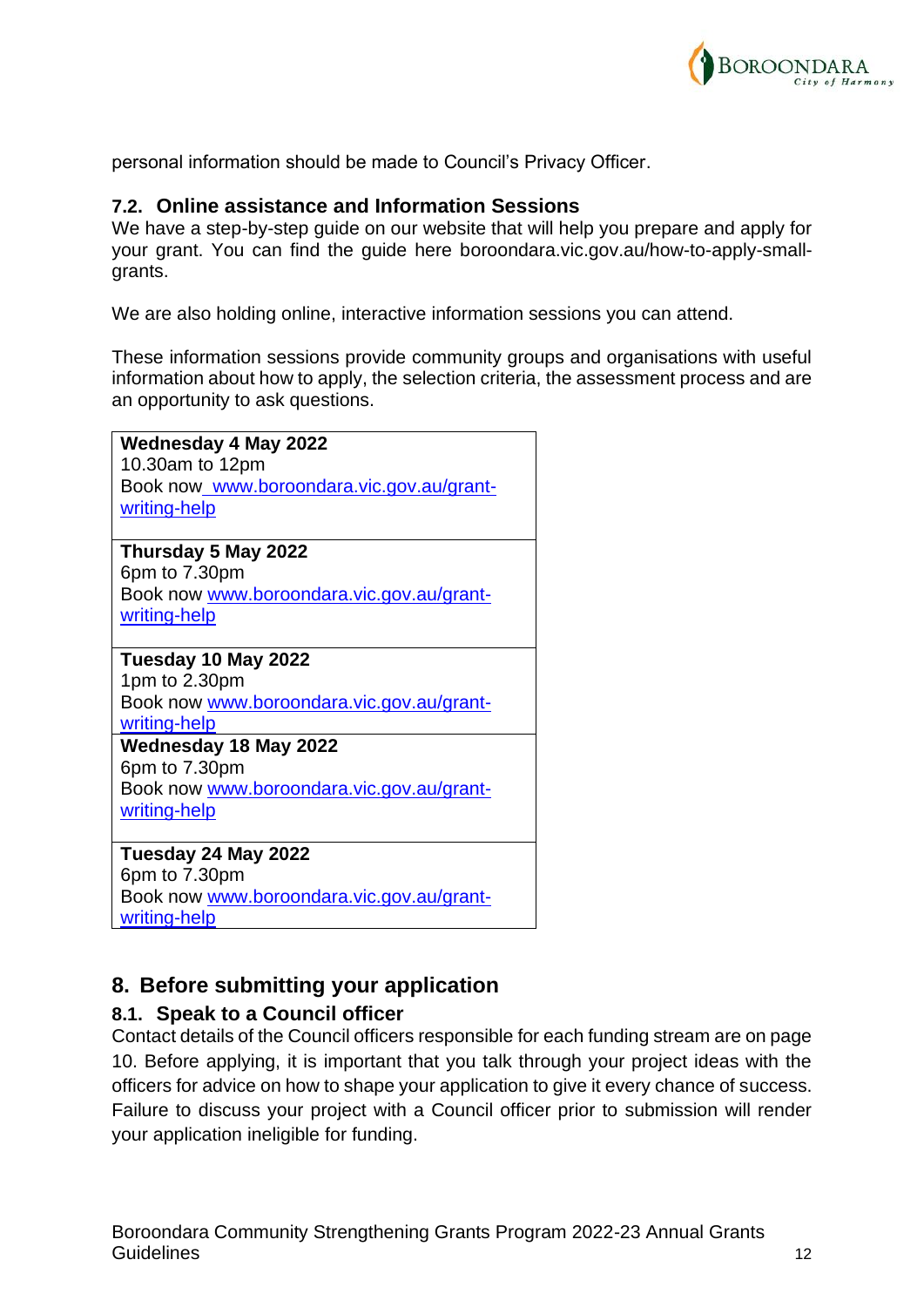

#### **8.2. Volunteer grant writers**

Council is recruiting volunteer grant writers to assist organisations to develop and complete their applications. If your organisation would benefit from this help, please phone 9278 4753 or email [communitygrants@boroondara.vic.gov.au.](mailto:communitygrants@boroondara.vic.gov.au)

#### **8.3. SmartyGrants Assistance**

If you would like assistance submitting your application online, personalised halfhour training sessions are available on Tuesday 8 March to Friday 11 March 2022. For bookings please phone 9278 4707 or email

[communitygrants@boroondara.vic.gov.au.](mailto:communitygrants@boroondara.vic.gov.au) Bookings are required.

#### **8.4. Required documentation**

Applicants are required to complete all sections of the application form and attach the following documents:

- Incorporation Annual Statement [\(https://www.consumer.vic.gov.au/clubs-and](https://www.consumer.vic.gov.au/clubs-and-not-for-profits/incorporated-associations/running-an-incorporated-association/annual-statement)[not-for-profits/incorporated-associations/running-an-incorporated](https://www.consumer.vic.gov.au/clubs-and-not-for-profits/incorporated-associations/running-an-incorporated-association/annual-statement)[association/annual-statement\)](https://www.consumer.vic.gov.au/clubs-and-not-for-profits/incorporated-associations/running-an-incorporated-association/annual-statement) or, Annual Information Statement [\(https://www.acnc.gov.au/for-charities/annual-information-statement\)](https://www.acnc.gov.au/for-charities/annual-information-statement)
- the latest copy of your organisation's financial statement
- a current public liability insurance certificate or evidence of application for such
- letters or emails of support including auspice arrangement where applicable.

#### **9. Auspiced applications**

Organisations or groups that are not incorporated and wish to apply for an Annual Community Strengthening Grant over \$1,000 will require an incorporated association to act as their auspice.

If the application is successful, the auspicing organisation will need to sign the Funding Agreement and the funds will be paid to the auspicing organisation. The incorporated organisation then administers the funding on behalf of the auspiced organisation. Please note that auspice fees will not be funded and must not be included in the budget.

#### **10. Budget advice**

- In the Expenditure budget section, only include the amount requested from City of Boroondara - not the total project budget (which may be more).
- The total income (amount requested from City of Boroondara) and total expenditure must be the same amount.
- All budget costs must be realistic and justified for the project proposal.
- The budget in the application must be completed with GST exclusive amounts.
- Applicants must obtain formal quotes for all services and products over \$1,000. Quotes must include the suppliers ABN and the GST amount.

Boroondara Community Strengthening Grants Program 2022-23 Annual Grants Guidelines **13**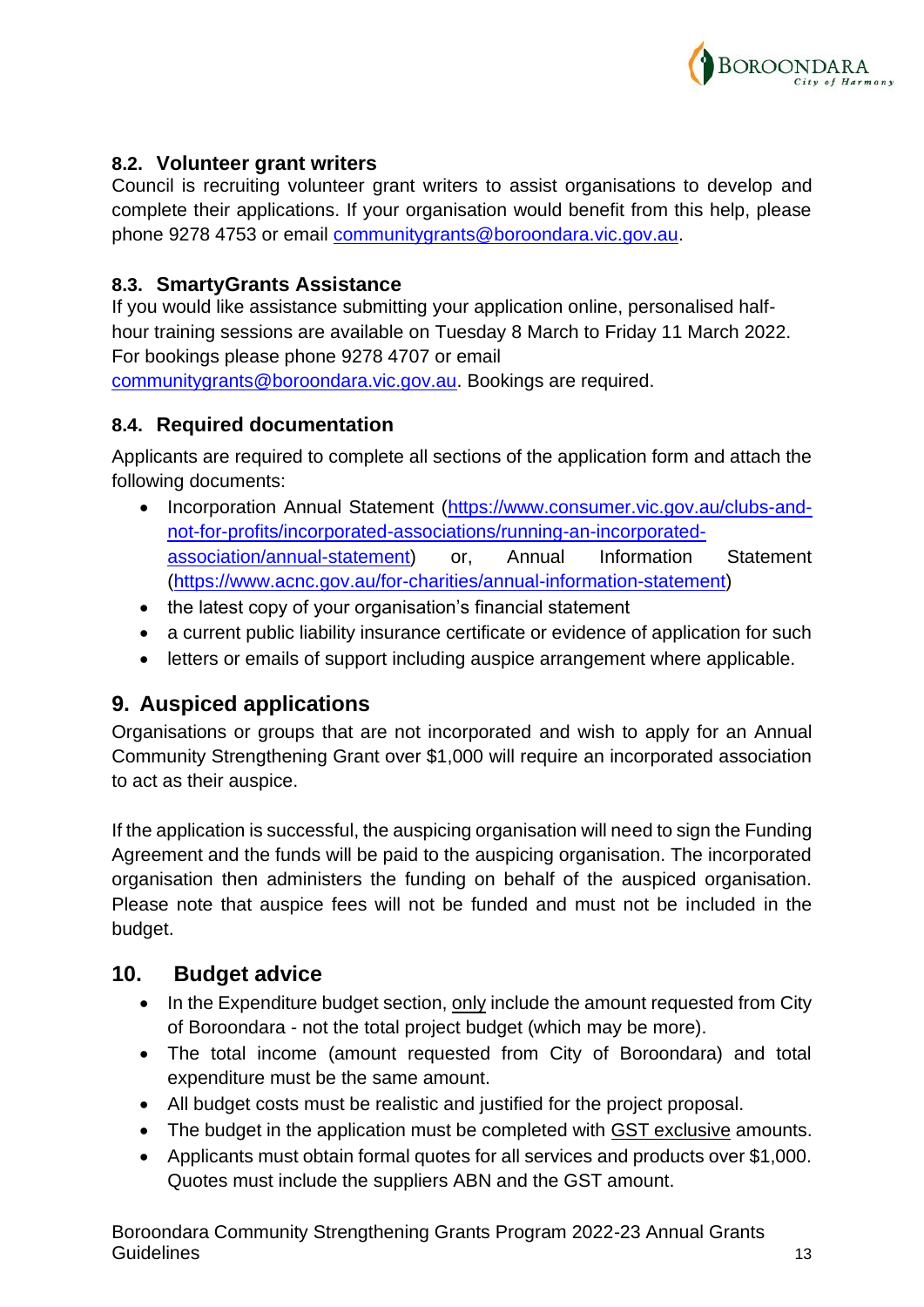

- All applicants must complete a budget using the budget table provided in the SmartyGrants online application form.
- Auspice fees must not be included in the budget.
- All items listed in the budget must include a description of the item and the dollar amount.
- Some applications may receive partial funding. If your project/activity does not receive full funding, you will need to consider how it could be amended.

#### **11. Submitting your application online**

Please submit your application and supporting materials online in SmartyGrants. If you have not already registered for an account in SmartyGrants, you will find instructions here [https://applicanthelp.smartygrants.com.au/help-guide-for](https://applicanthelp.smartygrants.com.au/help-guide-for-applicants/)[applicants/](https://applicanthelp.smartygrants.com.au/help-guide-for-applicants/)

Access to the guidelines and application forms is via the following website link, https://www.boroondara.vic.gov.au/annual-community-strengthening-grants

#### **Applications and all supporting materials are due 11.59pm Monday 30 May 2022. Late applications will not be considered.**

#### **11.1. Free internet access**

Boroondara Library Services provides free internet access. To book a library computer, phone 9278 4666 or go to the library's website, <http://www.boroondara.vic.gov.au/libraries>

#### **11.2. Helpful information for your application**

To assist you in making your application, the City of Boroondara has several resources available including the All about Boroondara - Social Statistics web page, which provides access to relevant data for your application. <https://www.boroondara.vic.gov.au/about-council/history-and-demographics>

Council also has an Accessible Events and Projects Guide to assist you in creating and accessible event at<https://www.boroondara.vic.gov.au/accessible-events>

#### **12. Assessment process**

Applications close at **11.59pm Monday 30 May 2022**. Applications will then be assessed and applicants will be notified of the outcome of their application in late October 2022.

#### **Our process:**

- undertake an eligibility check based on the conditions of funding
- applications are assessed by Council officers against the assessment criteria